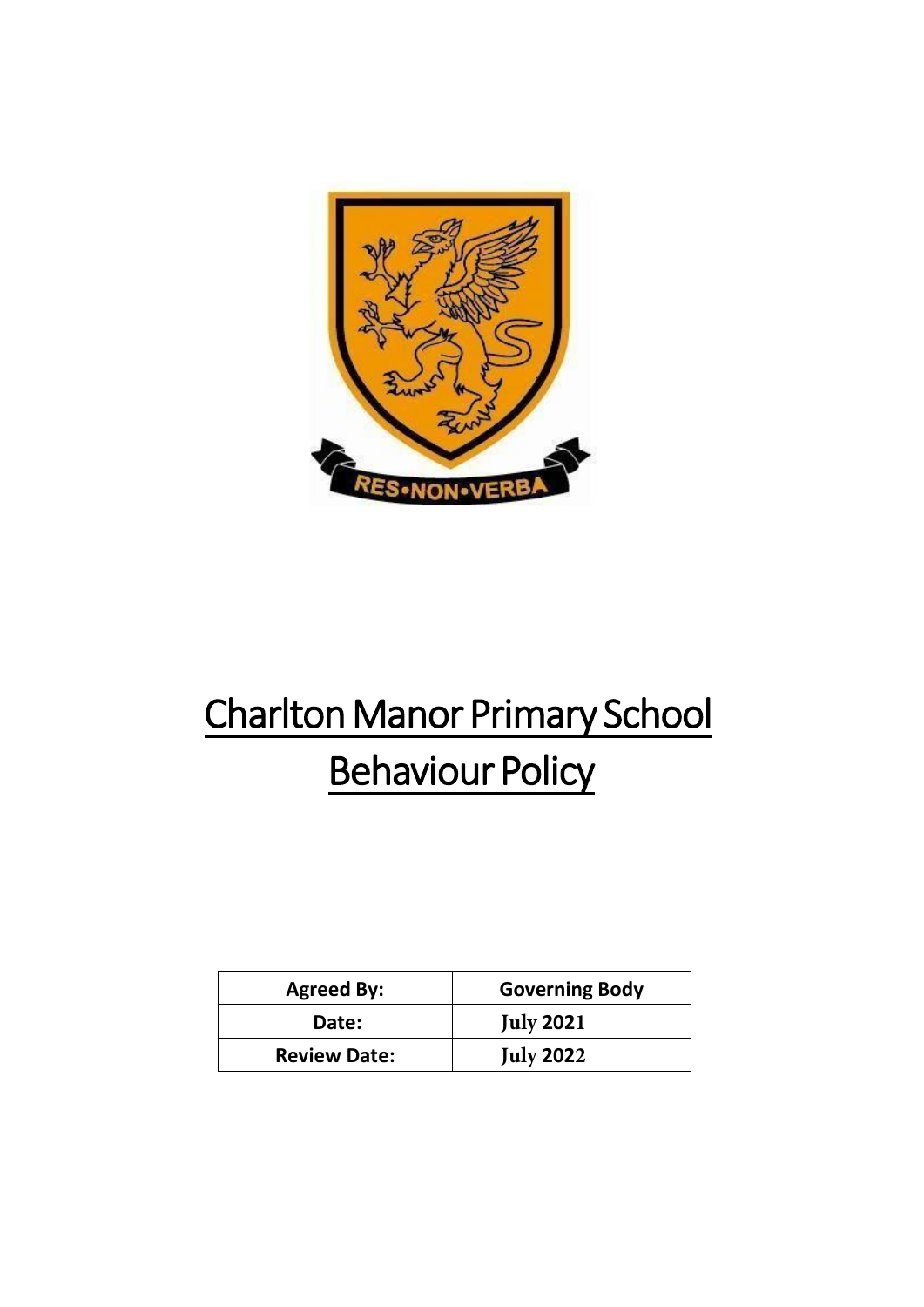# Behaviour Policy at Charlton Manor

## Our Vision Statement

At Charlton Manor Primary School, we understand who our children are. We nurture reflective, respectful and resilient children who are happy, healthy and have a passion for learning. Our teaching and varied learning is practical and personalised, based on real life experiences. Our children's needs are met by providing a safe learning environment that enriches and empowers each individual through our unique and innovative curriculum. We forge strong relationships between children, parent and carers, staff and the wider community. We equip our children with the skills, knowledge and understanding to face the challenges of the future as self-aware, responsible global citizens

The pupils of Charlton Manor Primary School behave well to meet the high expectations of behaviour set. This policy will ensure consistency on the occasions when children's behaviour falls below expected standards.

At Charlton Manor we have adopted a positive system of rewards, clear sanctions and implement strategies for developing children's self-esteem that are linked to an agreed code of conduct.

#### Aims

- To ensure that the standards of behaviour remain high throughout the school community with clear, firm boundaries and high expectations of each child.

To provide a safe, secure, caring as well as engaging learning environment for every child and to ensure that there is a culture of mutual respect throughout the school community.

To tirelessly promote the values of; honesty, trust, fairness, tolerance, compassion and respect for self, property and others.

#### **Objectives**

All staff are clear that we:

- 1. Promote good behaviour by acting as a role model, highlighting and rewarding those pupils demonstrating the desired behaviour.
- 2. Challenge and criticise the undesirable behaviour displayed and not the child as an individual.
- 3. Ensure that if behaviour falls short of our expectations it is challenged in a thoughtful way that analyses potential underlying issue(s) and does not personalise
- 4. Discuss poor behaviour with the pupil(s) privately and not publicly whenever this is possible.
- 5. Should always question and thoroughly investigate the circumstances of any complaint/misbehaviour before making a decision based on a pupil's actual or alleged offence.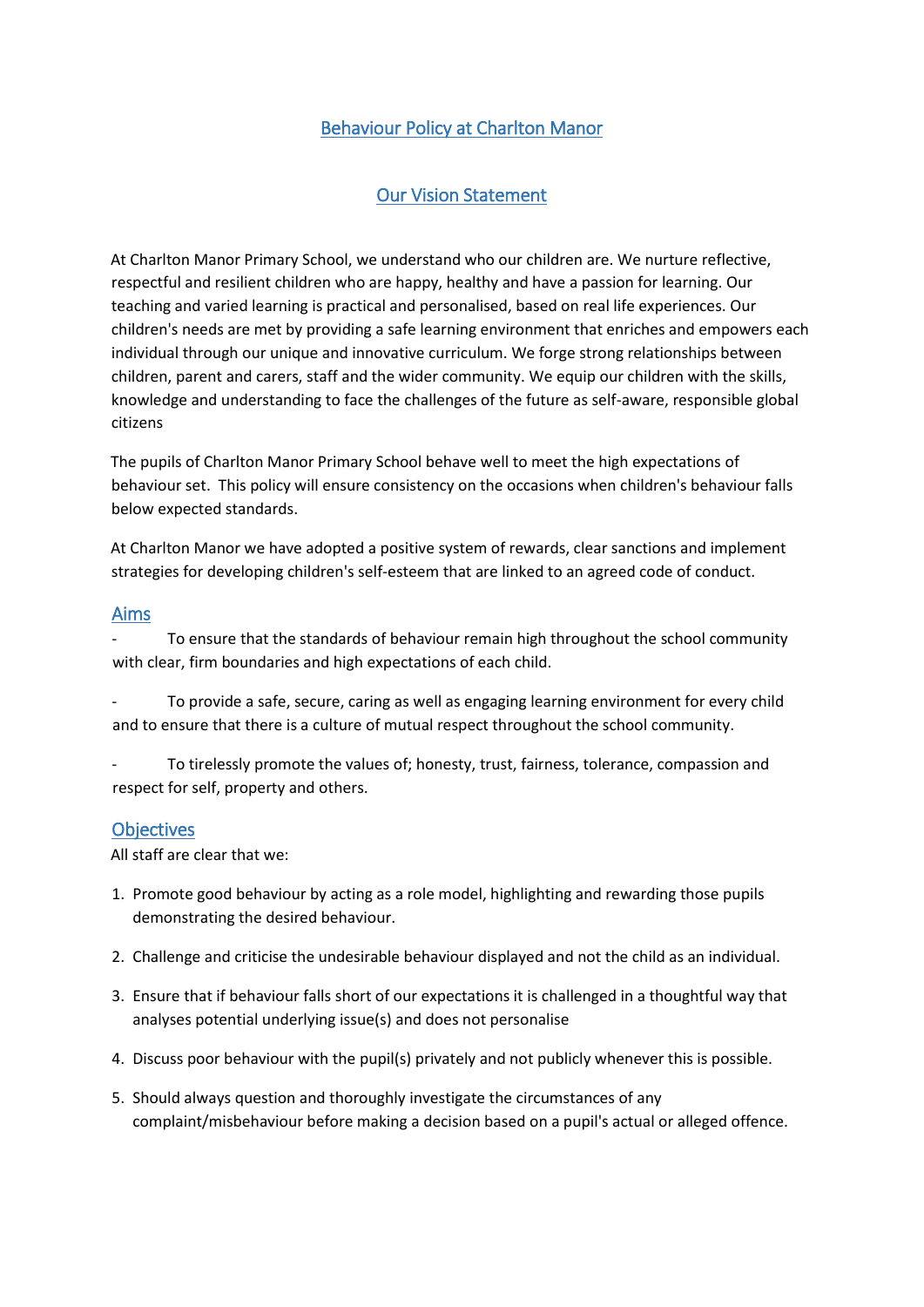- 6. Ensure that parents are kept informed of their child's attitude and behaviour and that their views are carefully considered in any discussions.
- 7. Should be consistent in our approach to behaviour management and in implementing rewards and sanctions, whilst taking into account the needs of individual pupils.

## Expectations of Pupils

- 1. To understand that we are all important and valued as individuals.
- 2. To show care and consideration for ourselves and towards others.
- 3. To listen to others and ensure that everyone is able to express themselves freely.
- 4. To be clear about what constitutes good and acceptable behaviour at Charlton Manor.
- 5. To take responsibility for mistakes that may be made with behaviour and to ensure that those mistakes are learnt from.
- 6. To ensure that others feel safe and are always free from physical and verbal harm.
- 7. To recognise the authority of all staff and ensure that their instructions are followed.
- 8. To be tolerant of others whatever their gender, faith, race, class, ability, physical disability, sexual orientation or lifestyle.

## Expectations of Parents/Carers:

- 1. To ensure your child(ren) arrive and are collected on timed each day.
- 2. To inform the school on the first day of any absence or if your child is going to be late.
- 3. To ensure your child has an adequate amount of sleep each night and so if prepared for the challenges of the school day.
- 4. To be aware of school policies and support the school in our efforts to work with your child and in creating a caring community and safe learning environment.
- 5. To read the letters and newsletters sent home and respond on time when required to do so (copies available from the main office).
- 6. To ensure that staff, visitors, other parents and pupils are not subjected to any physical or verbal abuse and that complaints are made following the school's complaints procedure.
- 7. To be responsible for the care and safety of any other children you bring into the school grounds.

### Behaviour around the School

- 1. We move around the school with care and consideration for displays in the corridor and the property of others.
- 2. We always walk calmly around the school to ensure the safety of all.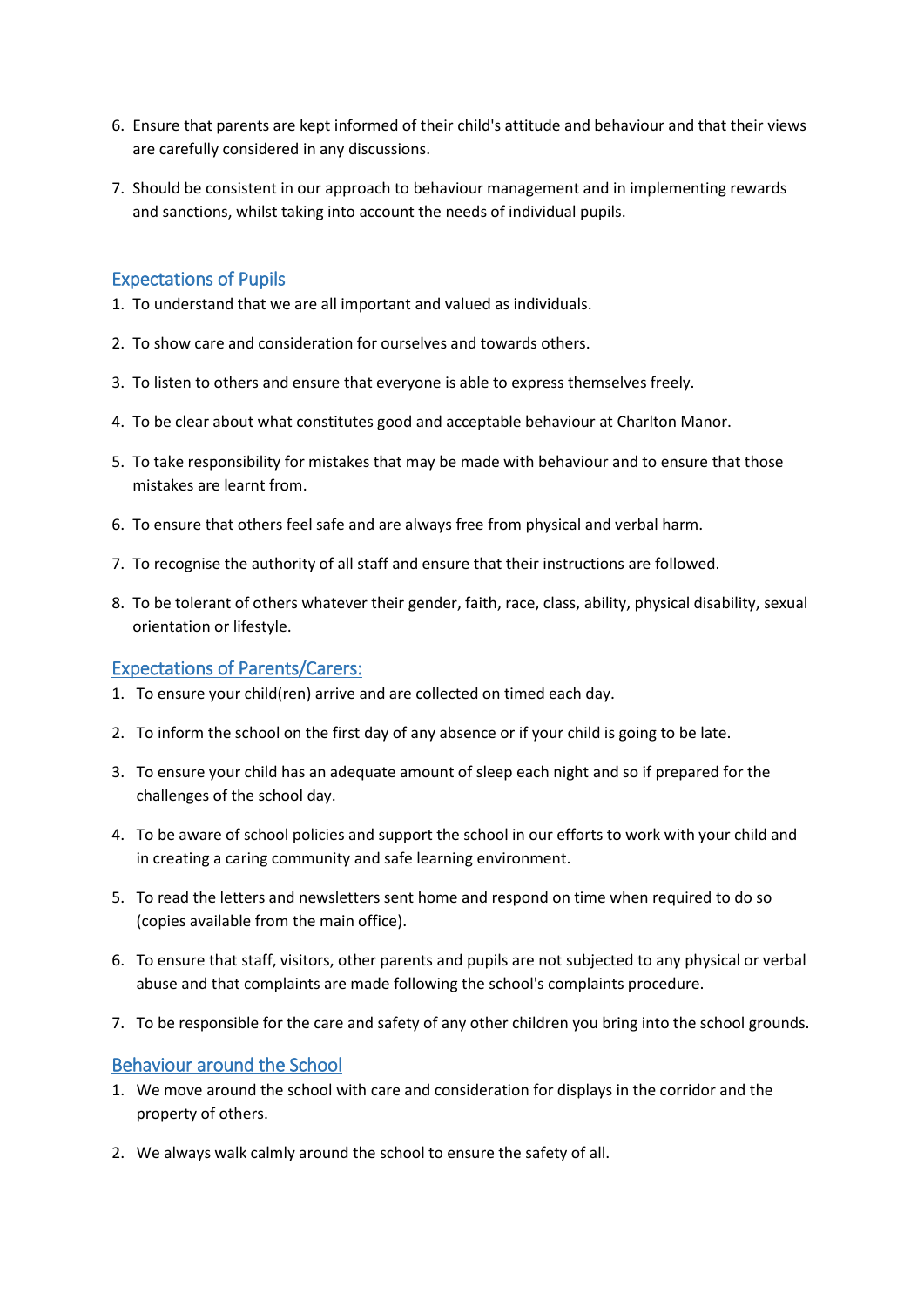- 3. We use the toilets at break and lunchtimes and ensure they remain in good condition.
- 4. We hang up our coats and bags neatly outside the classroom and ensure that there is enough space for others to walk by safely.
- 5. We do not enter the school building unless we are supervised by an adult or have been given permission to do so.
- 6. Poor behaviour at lunchtime may result in a request for a pupil to go home for lunch of for parents to attend the school during that time.

#### Behaviour in the Classroom

Each classroom will have the school's five main rules clearly displayed and teachers and support staff will refer to them regularly and discuss them with their class. (See expectations of pupils above).

#### Useful Strategies for Teaching:

- Scan the classroom periodically
- Circulate around the room periodically; sometimes, asking a pupil about their work uncovers a difficulty they would not have drawn to your attention.
- Make eye contact when addressing the class as a whole, make eye contact with individuals, especially with anyone you suspect may be misbehaving. This may be enough to indicate to the pupil your awareness without interrupting the flow of the lesson.
- Target your questions around the class helps maintain pupil's involvement and makes clear that you value their input.
- Use proximity while you may normally stand at the front of the classroom, how and where you move can be an effective signal of your monitoring. By moving towards two pupils talking, you can indicate your awareness minimising the disruption to the lesson, you may also stand near a group to sustain their involvement and participation.
- Give academic help advice and guidance to pupils to enable and encourage them to make progress is often useful in pre-empting misbehaviour.
- Change activities or pace as a result or your monitoring you may feel the lesson is proceeding too slowly or too fast or another activity is needed. Differentiation is important in minimising behaviour issues during lesson time.
- Notice misbehaviour; it is important that pupils know that you have noticed. It may be dealt with by eye contact, a stern facial expression, or a pause in your talking, while not interrupting the flow of your lesson. Conversely, it may also be helpful to tactically ignore some low level and secondary behaviours.
- Notice disrespect when interacting with pupils you should expect pupils to be polite and courteous. It is important we teach these skills and keep our expectations sufficiently high.
- Use a calm but firm tone of voice this establishes you are in control.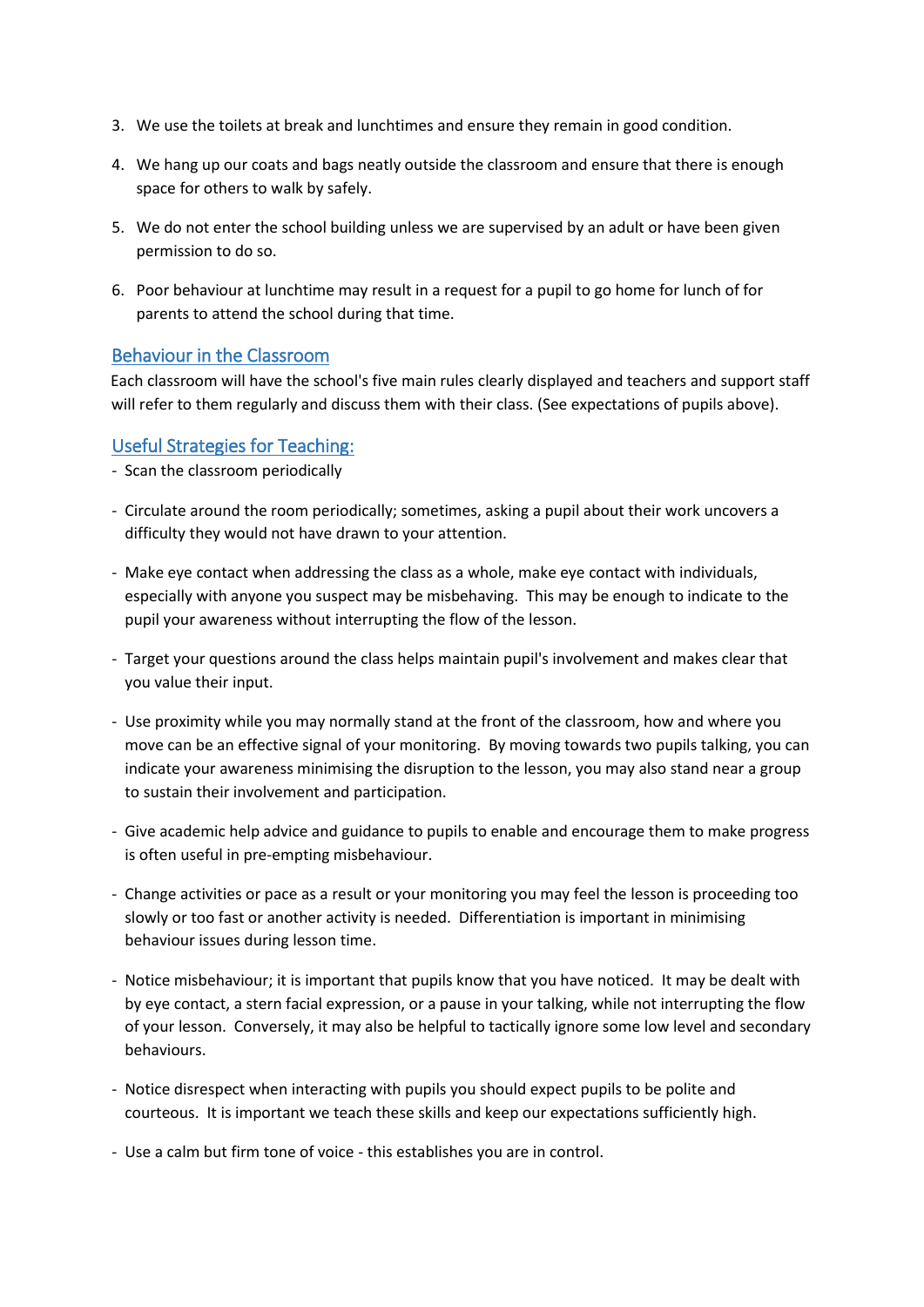## A Caring and Supportive Ethos

Children experiencing difficulties or not meeting expected behaviour standards are reminded of our expectations and supported by their class teacher. Teachers and Support Staff will try to address the child's needs initially, however, if the problem persists staff will seek the support of the Behaviour Team and the School's Behaviour Manager will work with staff to ensure that there is a suitable plan and strategies in place to adequately support the behavioural and emotional needs of pupils. In cases of serious or persistent misbehaviour the Behaviour Manager will report to the Leadership Team for further guidance and support.

A Pastoral Support Plan may be written setting specific targets for the pupil to follow. A Behaviour Plan may be written to advise staff of procedures to follows if a child exhibits extreme or highly emotional behaviour. The Special Needs of the child will be carefully considered throughout.

## Restorative Justice at Charlton Manor

The Behaviour Team make use of Restorative approaches, which are often more effective in resolving an issue than simply imposing a sanction. Through the process of Restorative Justice, victims are given an active role in expressing their feelings following an attack or bullying from another child. Offenders are encouraged to take responsibility for their actions and to repair the harm they've done in some way. Fighting, bullying or other potentially harmful behaviour is often seen as an offence against the school rules and not more specifically the victim. Restorative approaches seek to change this and makes the victims needs of paramount concern.

We believe Restorative Justice:

- Accepts conflict as a part of life and deals with it constructively.
- Allows our pupils to take responsibility for their feeling and behaviour choices.
- Empowers pupils, staff and parents to handle conflict positively.
- Reduces the need to impose exclusions.
- Improves the feeling of safety for the whole school community.
- Recognises that punishments do not provide a resolution in disputes and often does little to change behaviour.

Throughout the Curriculum, PHSE and Circle Time:

We teach our values as well as academic knowledge and skills in lessons.

During circle time pupils are encouraged to take responsibility as a group/class for solving problems and resolving issues through shared discussion and negotiation.

## School Trips/Visits

If staff feel a pupil presents a health and safety risk or there is a risk of serious misbehaviour during a planned visit out of school such as a trip or sports events, the Head Teacher will be informed and may decide to sanction the withdrawal of that pupil or advise on a plan of action. Pupils will not automatically be prevented from attending sports events/matches due to poor behaviour during the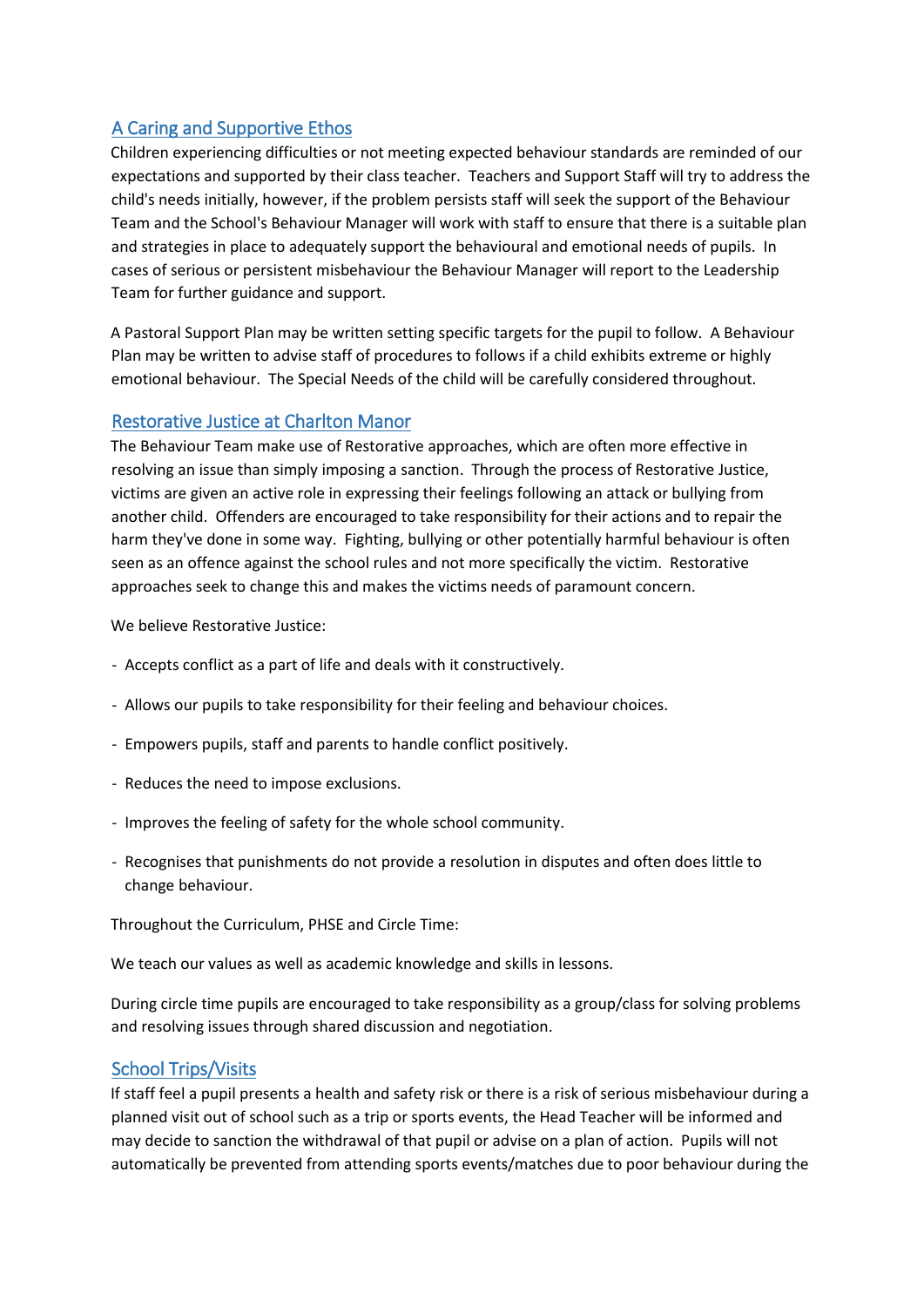school day. The behaviour will be dealt with using the sanctions set out in this policy. If poor behaviour is experienced whilst on a trip, visit or sports event, the Head Teacher should be informed and he may decide that future visits cannot be made for a period of time.

To motivate and in recognition of good behaviour, pupils may be:

- Awarded 'Gotchas' when 'caught being good'. (This is a whole school reward system)
- Praised verbally in class and around the school.
- Nominated for the prestigious annual Champs Award.
- Presented with awards as part of the end of year celebrations.
- Recognised in front of their class or during assemblies.
- Able to display outstanding examples of work in classrooms, corridors or the Head Teachers office.
- Presented with 'good work/behaviour' certificates in class or during assembly.
- Given extra privileges and responsibilities in class and around the school.
- Letters/notes home recognising good behaviour or an improvement in behaviour.

#### Sanctions

There is no use of physical punishment at any time. Any sanctions imposed will take account of individual circumstances and be proportionate to the rule(s) the child has not followed.

- Timeout for a period during class or an activity following a warning (in class or removed from class with a "yellow slip").
- Detention at playtime (still giving time for use of the toilet and a drink).
- Detention at lunchtime (up to 15 minutes in KS1 and 20 minutes in KS2).
- Request that parents agree to a detention after school (should be arranged via the Behaviour Manager).
- Moved to a seat at the teacher's desk or elsewhere in the class.
- Loss of privilege's or responsibilities.
- Contact made with parents stating the need for improvement with the opportunity to meet and discuss the issues.
- Time in Griffin House for reflection and discussion about the consequences of continued poor behaviour.
- Internal exclusion to Griffin House for one of more days.

The Behaviour Manager will discuss persistent cases of rule-breaking or serious misdemeanours with the Leadership. A meeting between parents and the Head Teacher will be arranged in cases where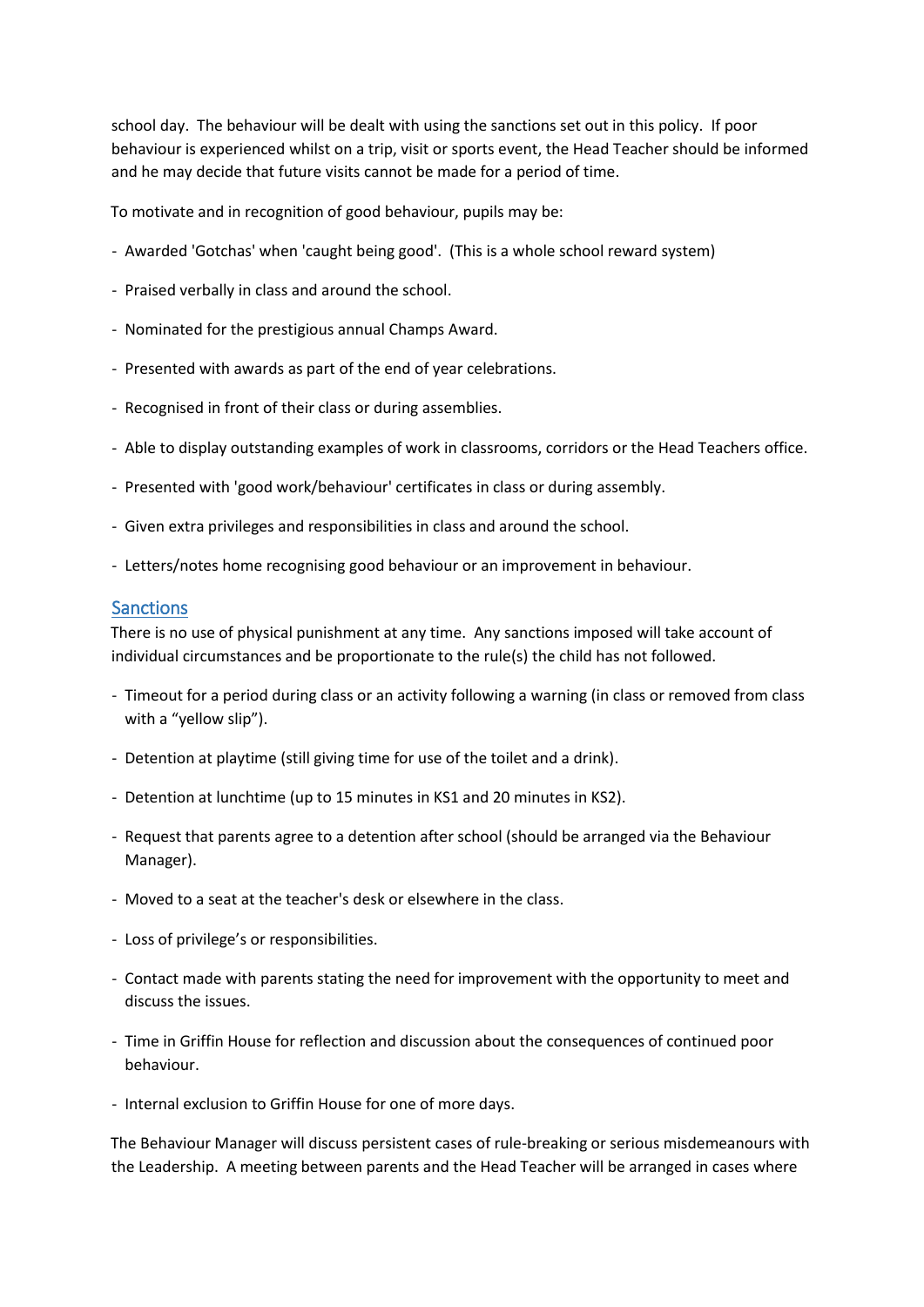behaviour does not significantly improve. The Head Teacher may decide that a child's behaviour has been so persistent or serious enough to warrant a period of fixed term exclusion at home. If a pupil attacks another pupil to the extent that serious harm is caused physically or emotionally, this could lead to exclusion. Parents have the right to make representations to the Governing Body. As a last resort the Head Teacher also has the power to issue a permanent exclusion from the school. Parents have the right to make representations to the Governing Body or Local Education Authority.

## Restraint/Reasonable Force

Staff may use reasonable force to prevent pupils injuring themselves or others. If a child is out of control and physical restraint becomes necessary to ensure safety, staff will immediately send for a member of the Behaviour Team. The Behaviour Team are fully trained in 'positive handling' techniques. The Behaviour Team will use the minimum restraint necessary whilst they attempt to calm the situation.

## Yellow Slips

- The use of Yellow slips are primarily to record behaviour concerns and help staff identify any patterns of behaviour.
- A Yellow slip is issued for serious misbehaviour that usually cannot be dealt with in class. Pupils may be sent to Griffin House and spoken to by a member of the Behaviour Team. When a Yellow slip is issued teachers will contact parents to discuss their child's behaviour.
- If behaviour does not improve the Head Teacher may request a meeting with parents to discuss what more can be done to support their child in school and explore ways of moving forward.

Each class has a traffic light system, with every child starting the day on 'green' The following is a guide and staff should use their professional discretion:

Moving from green to amber or red:

- Calling out
- Talking over the teacher/assistant
- Playing with objects
- Distracting others
- Running in the school building
- Misbehaviour in the toilets
- Not lining up quietly
- Repeated failure to bring PE or Swimming kit
- Rocking/leaning back on chair
- Failure to bring homework on the day it is due
- Leaving seat without a valid reason/permission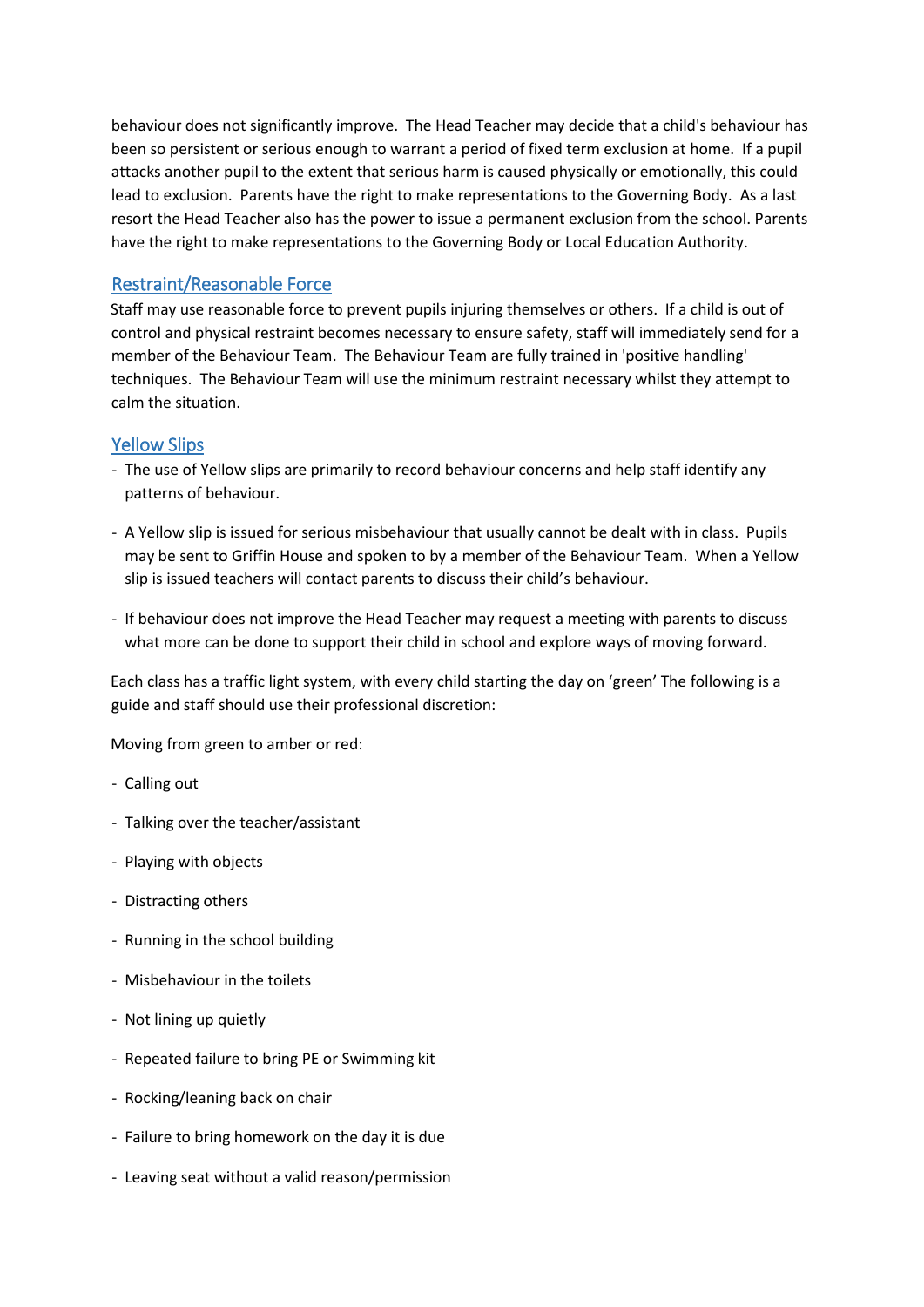- Shouting
- Pushing
- Leaving classroom without permission
- Mild rudeness
- Tampering with or damaging displays
- Being in building at playtimes without permission
- Poor behaviour in the dinner centre
- Throwing objects

#### Yellow Slip:

- Fighting
- Physical or verbal abuse
- Persistent refusal to follow staff instructions/school rules
- Leaving the school premises
- Stealing from others
- Refusal to accept the consequences of breaking the school rules
- Persistently preventing others from working
- The consistent breaking of school rules or one of the following problems:
- Bullying targeting of one of more pupils by another or a group of others, often planned in advance and part of a repeated pattern of behaviour and intimidation (not an isolated incident, or inappropriate play).
- Staff must be alert to signs of bullying and act promptly (see Bullying Policy)
- Children should feel able to inform a member of staff in confidence, and be sure that all allegations will be thoroughly investigated. If found to be true, then they must be taken seriously and acted upon.
- Racial and sexual harassment verbal or physical violence because of a person's colour, race, nationality, ethnic origins or gender must be taken seriously and once thoroughly investigated, acted upon.
- Stealing and Vandalism in school or on the way to/home from school. Any violation of criminal law would not automatically lead to exclusion. The matter would be dealt with in accordance with the criteria.